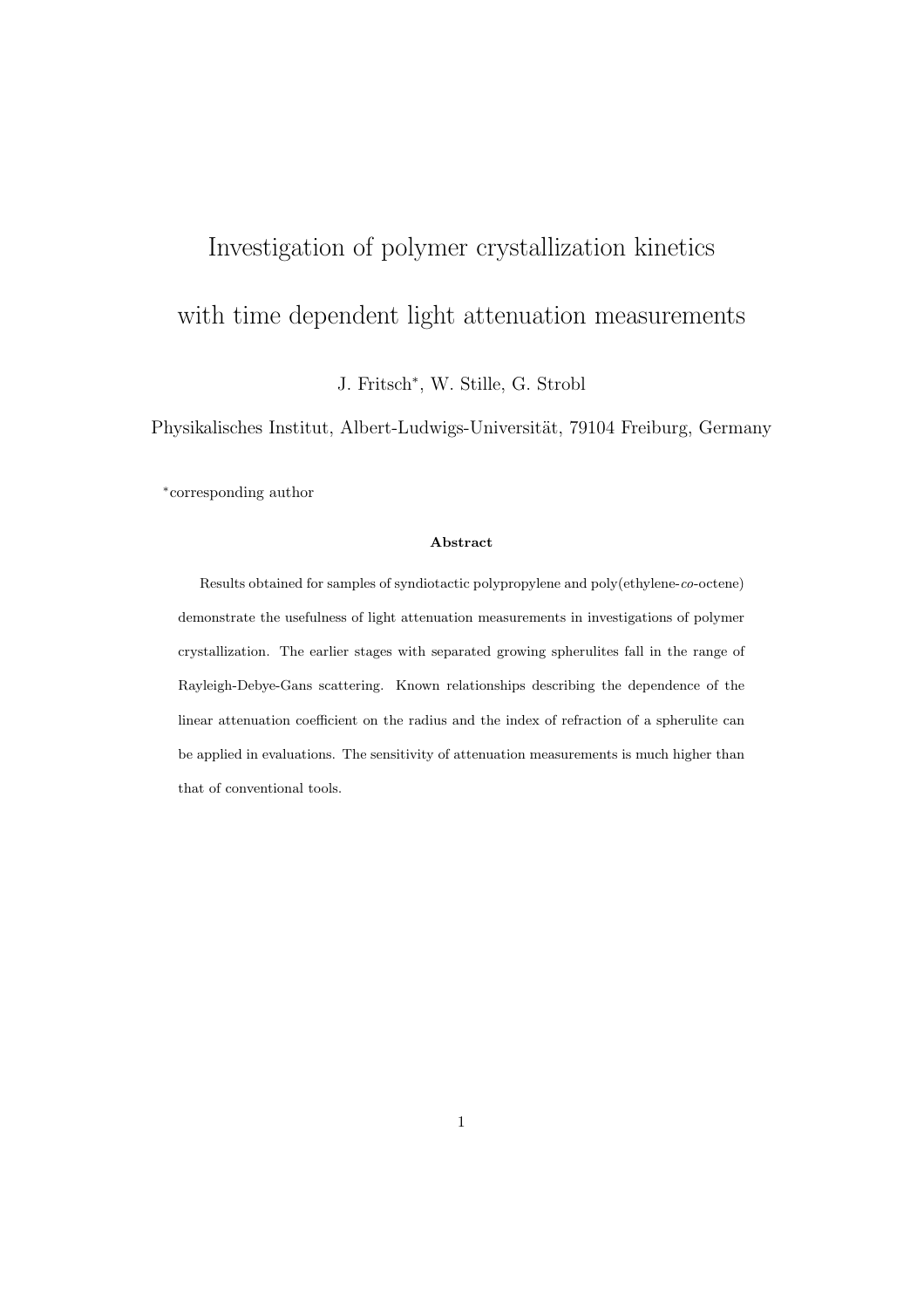## 1 Introduction

Investigations of the kinetics of polymer crystallization are usually carried out with the aid of differential scanning calorimetry, X-ray scattering in the wide and small angle range, dilatometry, time dependent vibrational spectroscopy or light scattering experiments. Although based on different properties and probing different physical values to derive information about a sample's crystallinity, all these methods end up having a similar sensitivity: reliable data can only be obtained for crystallinities already in the range of some percent of the final value. Reaching end sizes in the order of several microns, the earliest growing spherulites which can be detected by these measurements have already sizes of several hundred nanometers. This, however, is far away from the initial stages of spherulite nucleation and growth.

These early stages have recently gained particular importance in the discussion of the basic mechanisms of polymer crystallization. There are several experimental observations that lead to the assumption of a crystal nucleation and growth which includes an intermediate phase, although a commonly accepted view did not yet evolve. Some authors propose a preceding coverage of the whole volume by a mesomorphic phase which develops by a mechanism resembling a spinodal process [1, 2] while others point at indications for a nucleation into a mesomorphic phase [3]. In our group we favour a view which assumes a mesomorphic phase right in front of a growing spherulite [4].

Trying to scrutinize these different proposed paths of crystallization we searched for an experimental tool with a sensitivity superior to that of the conventional methods, hence being able to survey crystallization over a larger dynamic range. During the last years we approached this aim by performing time dependent light attenuation measurements investigating a sample's turbidity during crystallization, using the standard set-up of small angle light scattering measurements [5]. Such transmission measurements have the potential for a sensitivity higher than the light scattering experiments, since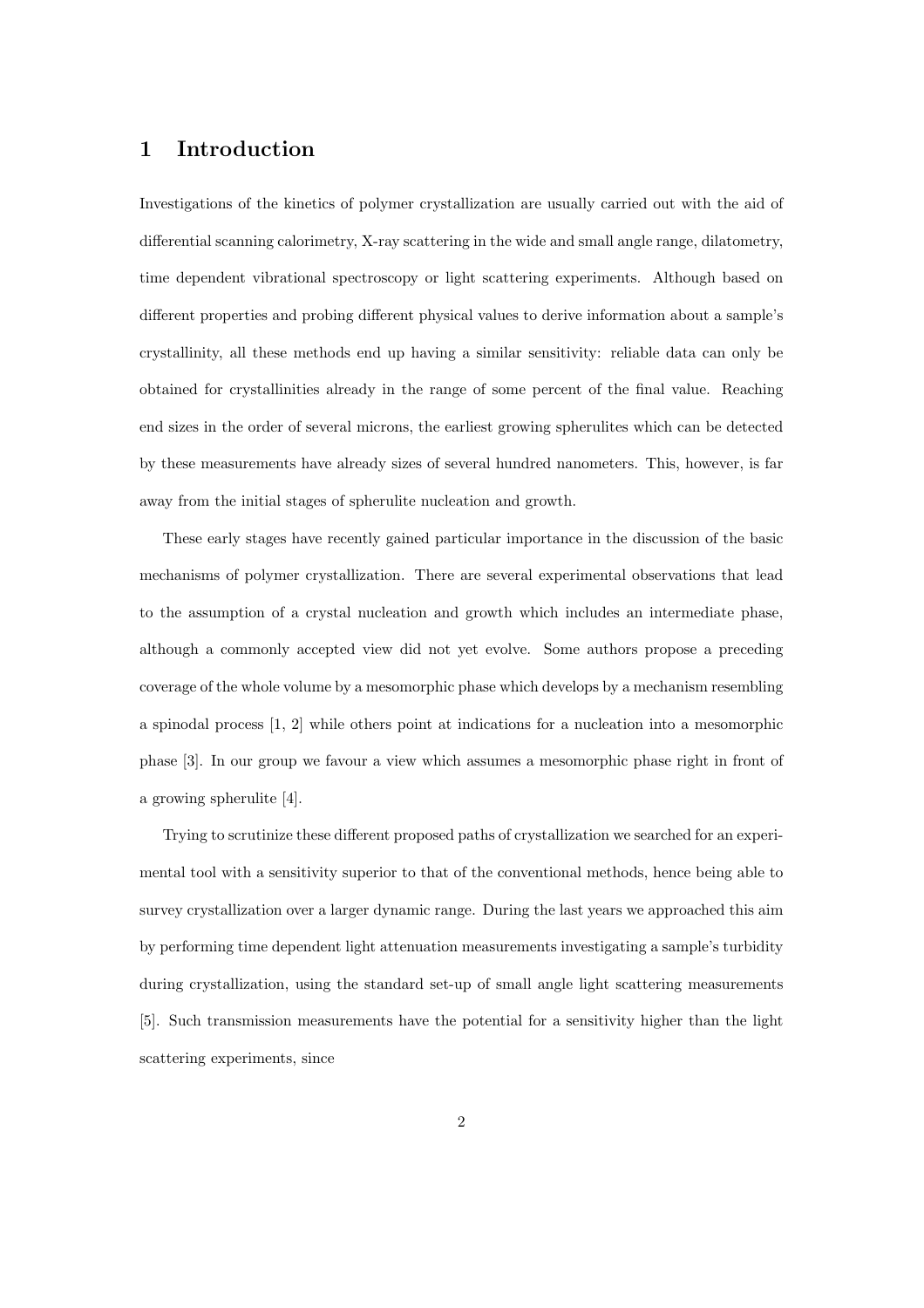- the decrease in the transmission is due to photons scattered in all directions, whereas the area of the CCD detector is limited, and
- it is irrelevant whether a photon is scattered once or several times.

Indeed, it was found that the detectable range of crystallization could be somewhat extended [6]. However, the sensitivity of the technique was limited by the inexact restriction of the integration area of the employed CCD detector to a circular region which should just catch the primary beam, by a poor signal-to-noise ratio of the integrated counts and by intensity fluctuations of the laser light source. In order to overcome these experimental deficiencies we now developed a novel device which is dedicated to light attenuation measurements. It is based on a comparison of a beam passing through a sample with a reference beam, both being commonly produced by a chopper modulated laser light source, employing lock-in signal detection. As described in this communication the new device yields results with a large increase in sensitivity.

In fact, light attenuation ('turbidity') measurements have already been applied in crystallization studies, but only in a few cases rather long ago [7, 8, 9, 10], being at this time used for qualitative purposes only. By introducing established theoretical relationships for the total cross section for light scattering we have now put the evaluation on a firm basis. In the following we will present our first results which were obtained for crystallizing samples of syndiotactic polypropylene and poly(ethylene-co-octene).

## 2 Theoretical background

The attenuation of the light intensity after a passage through a plate-like sample with thickness D is described by the Lambert-Beer law

$$
\frac{I}{I_0} = \exp(-\Lambda D) \quad , \tag{1}
$$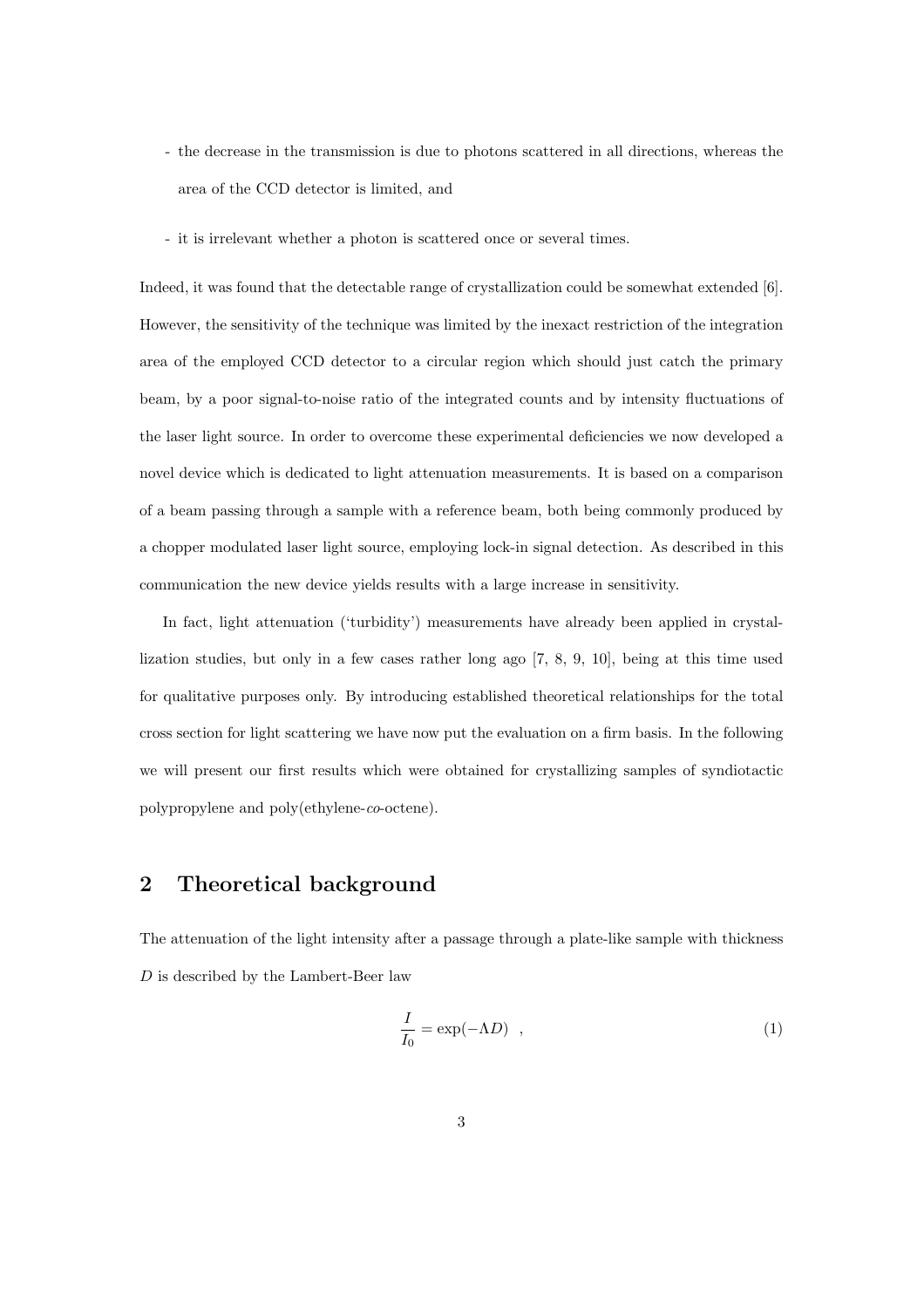where  $I_0$  denotes the flux of the light beam at the sample front and I represents the flux remaining after the beam has passed through the sample. The parameter  $\Lambda$  is the linear attenuation coefficient which can in general be due to both scattering and absorption of light. For the polymers under study the contribution arising from an absorption is negligible for the applied wavelength of  $\lambda = 635$  nm.

Experiments were carried out for samples cooled down from temperatures above the equilibrium melting point to a preset crystallization temperature. Changes of the attenuation coefficient during the crystallization process are due to a growth of spherulites or hedrites, both representing centers of light scattering incidents. Their contribution to the linear attenuation coefficient  $\Lambda$  can be expressed by equations. As long as the scattering objects are diluted in the matrix, which is always the case during the initial stages of the crystallization process,  $\Lambda$  is given by

$$
\Lambda = \rho \sigma^2 \quad , \tag{2}
$$

where  $\rho$  describes the number density of objects and  $\sigma^2$  represents the total scattering cross section.  $\sigma^2$  is usually written as

$$
\sigma^2 = \pi R^2 Q \quad . \tag{3}
$$

Here,  $R$  denotes the radius of the scattering object.  $Q$  is called 'scattering efficiency factor'. This scattering efficiency factor is dependent on the size of the scatterer as well as on the refractive indices of scatterer,  $n_s$ , and surrounding material,  $n_m$ . Together they determine the refractive index ratio

$$
m = \frac{n_{\rm s}}{n_{\rm m}} \tag{4}
$$

A commonly used variable in describing scattering phenonema is the parameter  $\alpha$ , defined as

$$
\alpha = \frac{2\pi n_{\rm m}R}{\lambda} \quad , \tag{5}
$$

which is proportional to the radius  $R$ . Explicit expressions for  $Q$  exist only for spherical scatterers isolated in a matrix, and they are given in the literature[11]. One distinguishes between three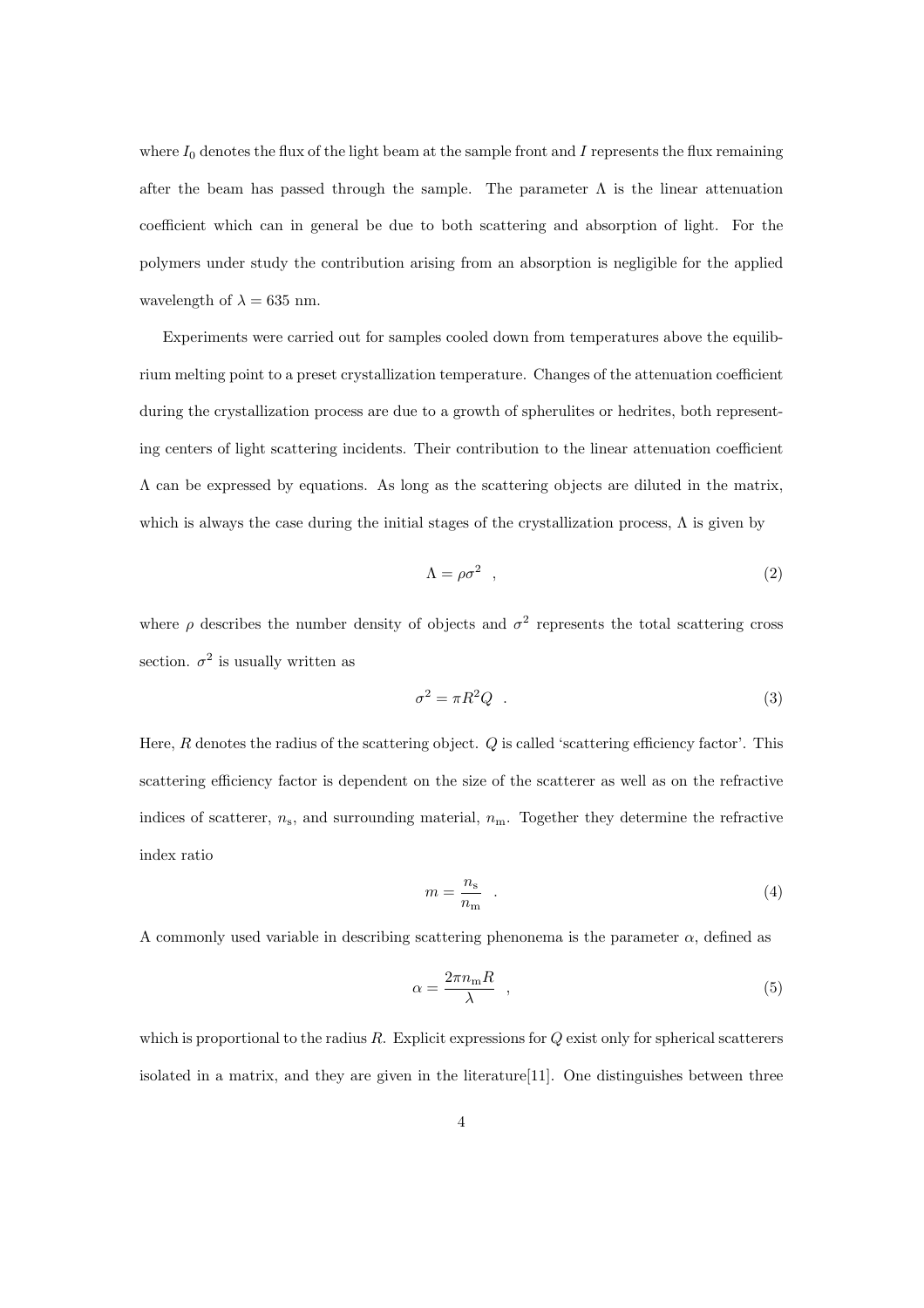different ranges for  $\alpha$ , and they are addressed as

- 'Rayleigh scattering', for  $\alpha < 1$ ,
- 'Rayleigh-Debye-Gans scattering' (RDG), for  $1 < \alpha < (m-1)^{-1}$ ,
- 'Mie scattering', for  $\alpha > (m-1)^{-1}$ .

As spherulite nucleation starts in the range of some nanometers and growth then proceeds up to several micrometers, corresponding to  $0.015 < \alpha < 150$ , one is here within the Rayleigh and the Rayleigh-Debye-Gans regime. The scattering efficiency factor in the Rayleigh-Debye-Gans approximation,  $Q_{\rm RDG}$ , is given by

$$
Q_{\text{RDG}} = (m-1)^2 \left[ \frac{5}{2} + 2\alpha^2 - \frac{\sin(4\alpha)}{4\alpha} - \frac{7}{16\alpha^2} (1 - \cos(4\alpha)) \right. \left. + \left( \frac{1}{2\alpha^2} - 2 \right) (0.577 + \ln(4\alpha) + \text{Ci}(4\alpha)) \right],
$$
 (6)

with

$$
Ci(x) = -\int_{x}^{\infty} \frac{\cos x'}{x'} dx' .
$$
 (7)

Equation (6) includes the Rayleigh regime as a limiting case for  $\alpha < 1$ . An analysis of Eq.(6) reveals for  $\alpha > 1$  an approximate proportionality of the scattering efficiency factor  $Q_{\rm RDG}$  to the squared radius  $R^2$ , thus resulting in a dependence of the total scattering cross section  $\sigma^2$  on the objects radius  $R$  given by:

$$
\sigma_{\text{RDG}}^2 \sim (m-1)^2 R^4 \ . \tag{8}
$$

Including calculations for the adjacent Rayleigh and Mie ranges, one can display the radius dependence of  $\sigma^2$  over a broader interval of radii, as done in [5] for the example of a low density polyethylene. Figure 1 reproduces the results of this calculation. Noticeable are the rather sharp transitions between the three ranges with their different radius dependencies, here located at about 50 nm and 20  $\mu$ m.

As pointed out above, the introduced equations only hold as long as the scattering objects are isolated in the matrix. Application of the equations ends, when the objects start touching each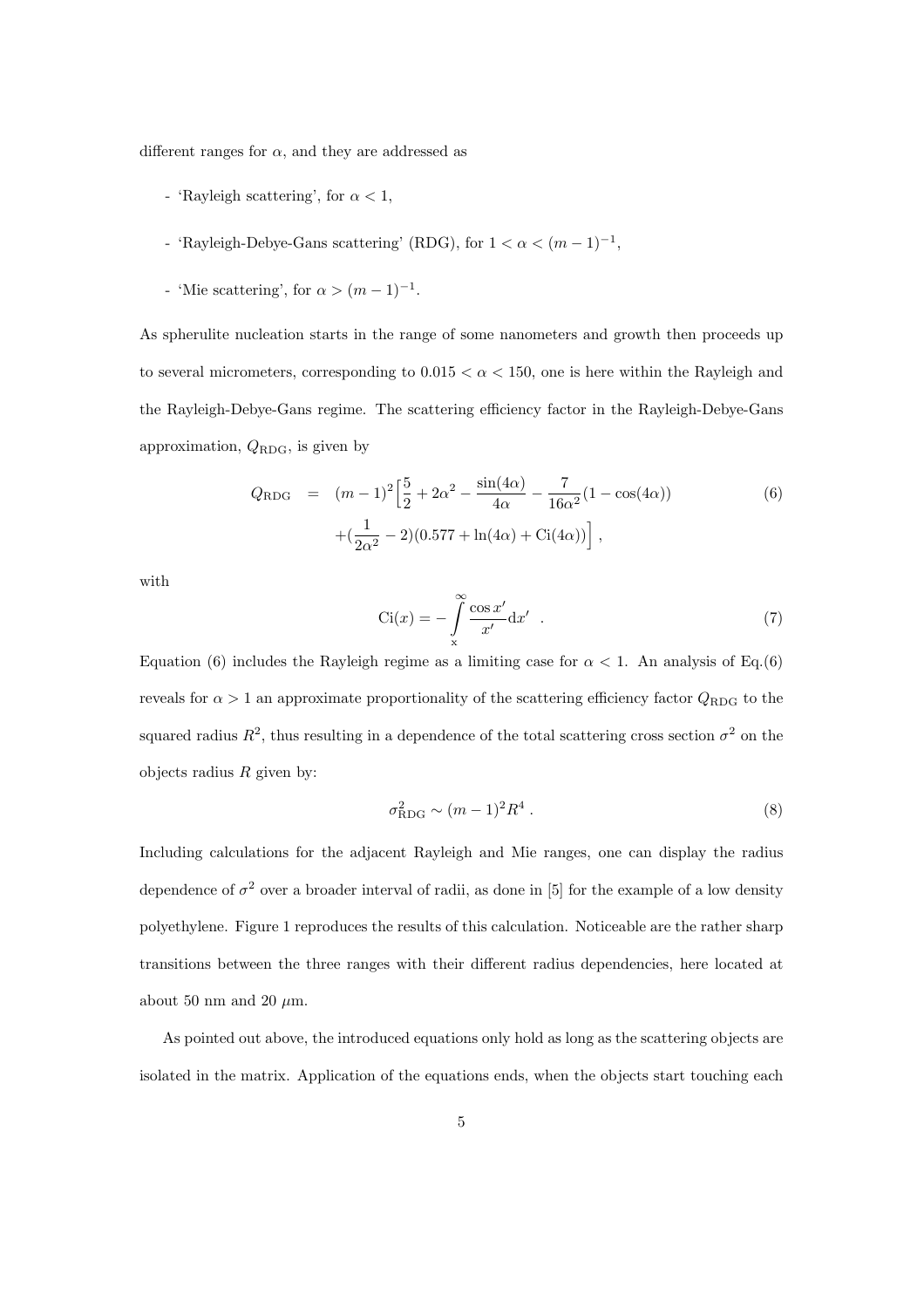

Figure 1: Scattering cross section  $\sigma^2$  of spheres with radius R for  $m = 1.0034$ . Calculations were carried out using: Rayleigh approximation (dotted line), RDG approximation (dash-dotted line) and Mie approximation (solid line).

other. In fact, the attenuation coefficient passes over a maximum for an about 50 percent coverage of the sample with scattering objects and subsequently decreases again until homogeneity is reached when the sample is fully occupied by objects. Light attenuation then still exists due to the varying birefringence within the spherulites. It is caused by variations in the orientation of the optical indicatrix, whose direction in the spherulites changes with the orientation of the crystallized chains. The at first dominant scattering caused by the density difference between the melt and the spherulites has disappeared at the end. This time dependence during the later stages has been discussed in qualitative terms already long ago by Hawkins and Richards [7]. Even though there exists a basic understanding, we made no attempt to quantitatively evaluate the kinetics within this part of the measured curves; our focus was on the initial stages of polymer crystallization only.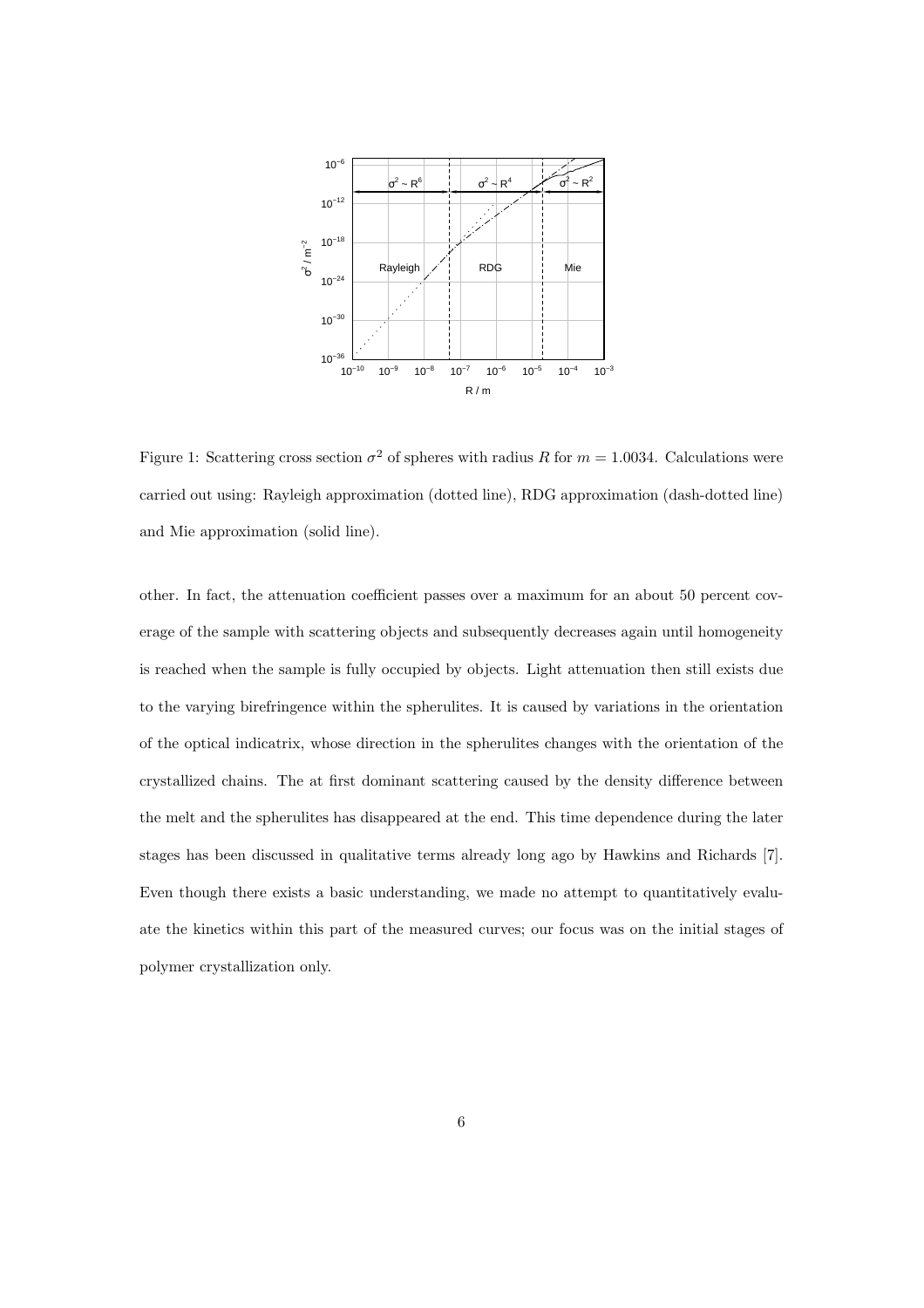

Figure 2: Experimental set-up for light attenuation measurements. 1: adjustable mirrors, 2: beam splitters, 3: selective beam attenuator, 4: heat shield, 5: sample oven.

# 3 Experimental

We carried out the transmission measurements using a chopper modulated two-beam set-up together with lock-in signal detection. The experimental set-up is displayed in Fig. 2. The utilized light source is an intensity stabilized semiconductor laser module manufactured by Global Lasertech, which operated at a wavelength of  $\lambda = 635$  nm with a power of 5 mW. It comprises a built-in monitor photo diode and a processor controlled feed-back circuit to suppress intensity fluctuations. After passage through a spacial filter the laser beam is split up into two beams of equal intensity, one passing through the sample - in the following addressed as the sample beam - while the other is led around the sample, serving as a reference - therefore being addressed as the reference beam. Both beams are now directed through a selective beam attenuator - providing at the beginning of the crystallization experiment a precise intensity match of sample and reference beam by attenuating either one or the other - onto a light chopper which alternately transmits only one beam at a time. After passage through the oven containing the sample, the periodically interrupted sample beam is merged again with the opposite phase modulated refer-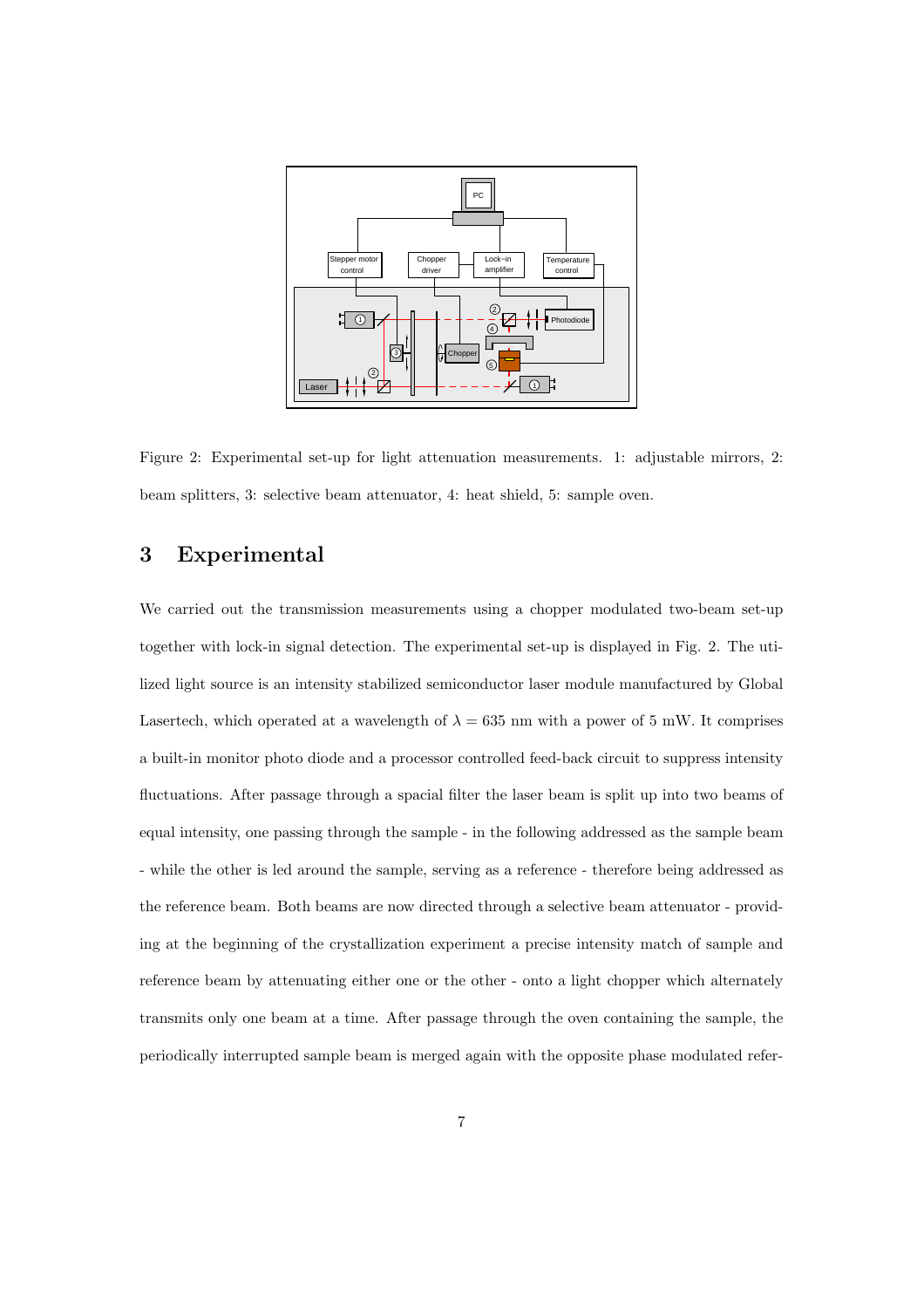

Figure 3: Comparison of two crystallization isotherms of a s-PP sample, obtained by a dilatometric and an attenuation measurement for a crystallization temperature of 115 ◦C.

ence beam by a second beam splitter. The conjunct laser beam is now focused on a pin hole and directed onto a photo diode. The described set-up allows the application of a lock-in amplifier for phase-sensitive detection at the chopper frequency, as done in our experiment using a Stanford Research Systems model SR830. The output signal of the lock-in amplifier is proportional to the intensity difference between sample and reference beam. Data of the time dependent measurements are stored in a PC for further evaluation. Detailed information concerning data acquisition and analysis is included in [12].

The investigated samples were kept between two glass slides and had thicknesses ranging from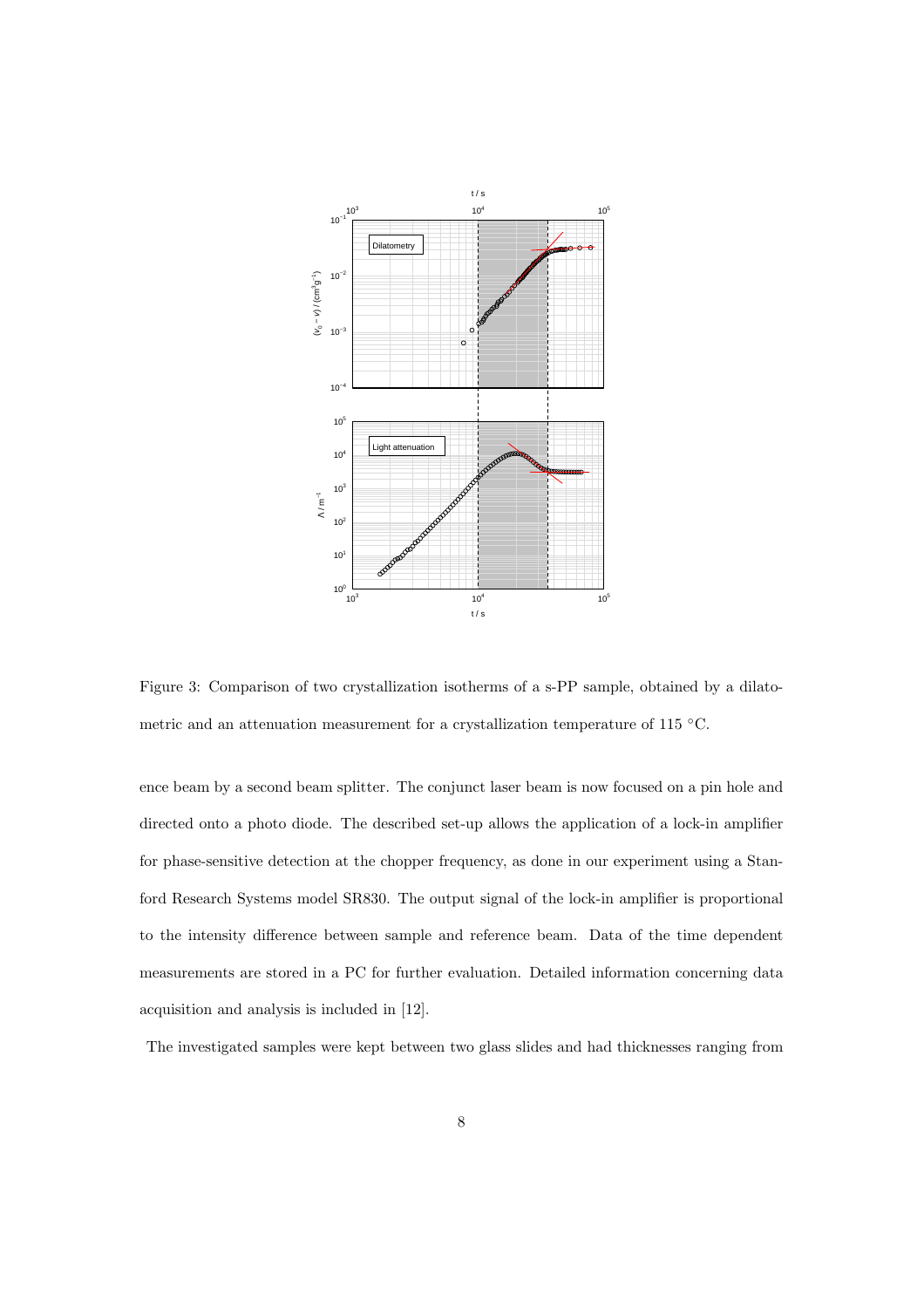25  $\mu$ m up to 500  $\mu$ m, chosen according to their final turbidity in the crystalline state. In order to achieve high cooling rates, thus being able to measure also low temperature isotherms with short crystallization times, the sample was heated in an external hot stage and then transferred into the sample oven preset at the crystallization temperature, reducing the cooling process down to less than 30 seconds.

The polymers under study were a commercial syndiotactic polypropylene with 83 % syndiotactic pentades, sPP, produced by Fina Co., Brussels, and a poly(ethylene-co-octene) of the metallocene catalyst type with an octene weight content of 14 %, P(EcO14), supplied by Dow Chemicals Europe.

#### 4 Results

A crystallization isotherm of sPP measured with the set-up is displayed in Fig. 3 and compared to an isotherm obtained by a dilatometric measurement. The improvement of the sensitivity resulting in an extension of the observable period of crystallization by nearly one order of magnitude, is clearly visible.

Figure 4 displays a series of time dependent transmission measurements expressed in terms of Λ, carried out for sPP at different crystallization temperatures. They all exhibit the expected characteristic form: Starting with a constant slope, they reach a maximum for an about 50 % volume coverage of the polymer sample by scattering objects, and subsequently decrease as the scatterers grow further until they fill the whole sample. As already mentioned, the nonvanishing final value is caused by the varying birefringence of the partially crystalline scattering objects. If the crystallization temperature increases, the measured isotherms are shifted towards longer times - approximately one decade every 15 K. In the range of higher crystallization temperatures one only observes a parallel shift of the isotherms, all having an initial slope of about 5, corresponding to a power law  $\Lambda \sim t^5$ , as indicated by the dashed line. This slope is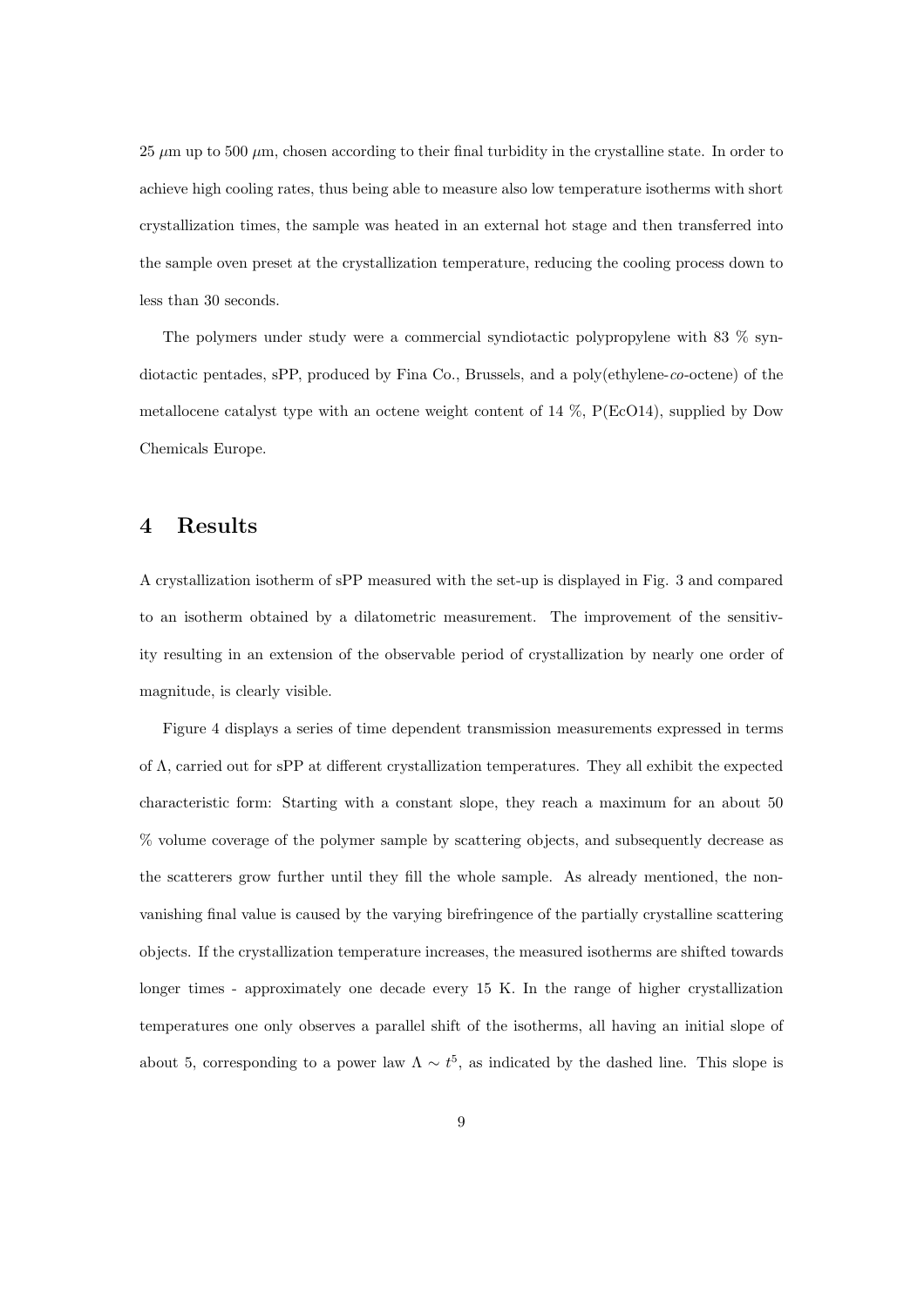

Figure 4: Crystallization isotherms of a sPP sample in terms of Λ. The sample thickness is 500 μm. The dashed line indicates an initial power law  $\Lambda \sim t^5$ , while the dash-dotted line is representative for  $\Lambda \sim t^8$ .

constant within each isotherm through three orders of magnitude of the attenuation coefficient  $\Lambda$ , before reaching the maximum related with a 50 % coverage. Going down to lower crystallization temperatures an increase in the slope of the isotherms is observed, reaching a value of 8, i.e., indicating  $\Lambda \sim t^8$ , for a crystallization temperature of 90 °C (dash-dotted line).

Figure 5 displays the isotherms measured for a poly(ethylene-co-octene) sample with a thickness of 500  $\mu$ m. For each isotherm the slope remains constant through nearly 4 orders of magnitude, until the maximum of  $\Lambda$  is reached. At the highest temperatures slopes are rather low and then they increase when the crystallization temperature is decreased, from values of 2 for the highest (94 °C) up to 6 for the lowest used crystallization temperature (84 °C). Another observation to be noticed in Fig. 5 is the drop of the maximum value of  $\Lambda$  for increasing crystallization temperatures.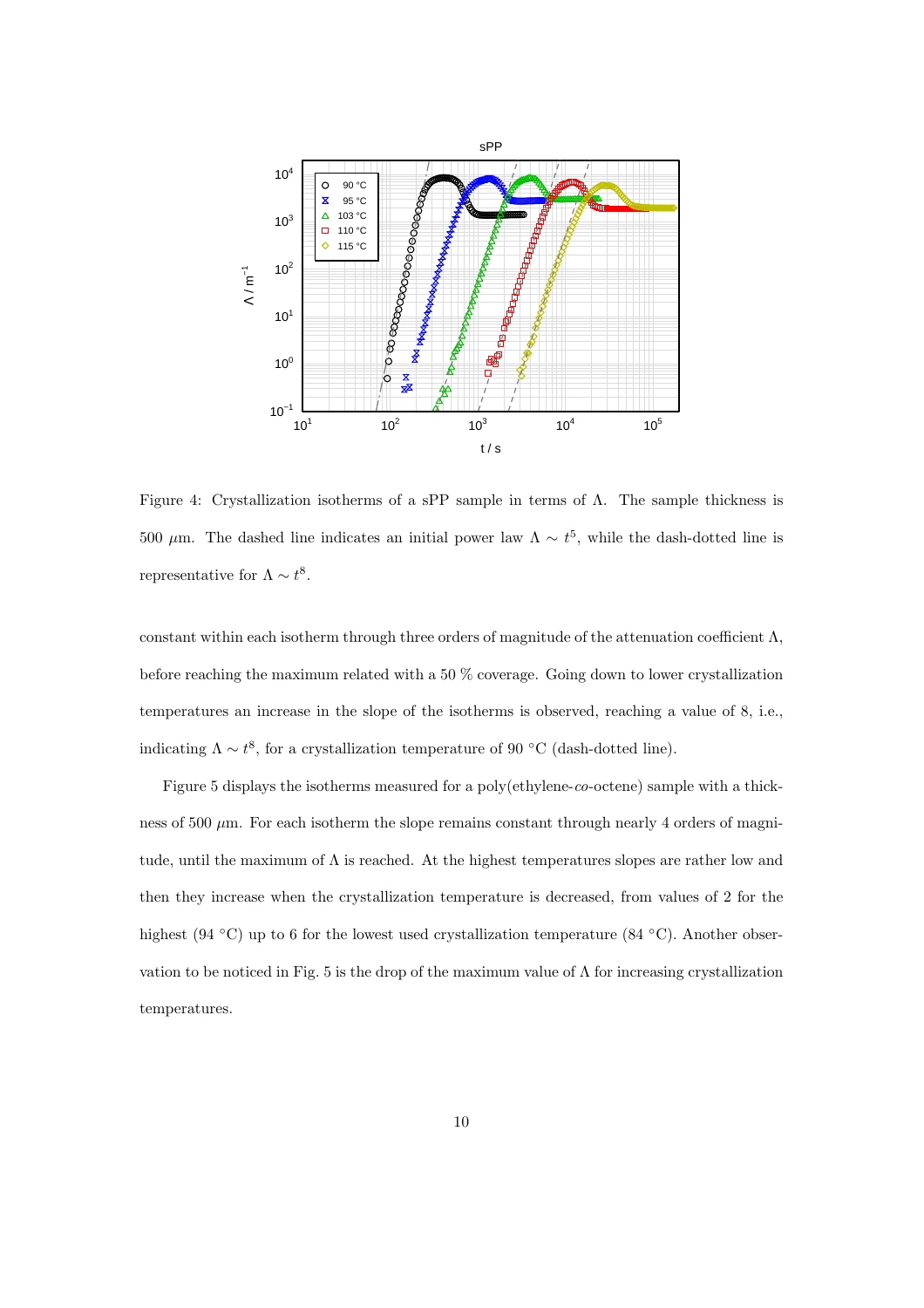

Figure 5: Crystallization isotherms of a sample of P(EcO14). The sample thickness is 500  $\mu$ m.

# 5 Discussion

The dilatometric crystallization isotherm of sPP in Fig. 3 was taken from a series of measurements reported previously [13]. The slope in the log − log plot indicated for the initial stages of the crystallization process a decrease of the specific volume proportional to  $t^3$  for all crystallization temperatures. Such a behavior is expected if the growing objects - hedrites or spherulites increase in size with a constant growth rate, i.e., for

$$
R \sim t \quad . \tag{9}
$$

One then expects for the time dependence of the linear attenuation coefficient  $\Lambda$  the power law

$$
\Lambda \sim R^4 \sim t^4 \quad . \tag{10}
$$

This is indeed found for  $\Lambda$  within the time- and crystallization temperature range of the dilatometric measurements. However, the initial slope, i.e., the one observed in the preceding time range which could not be accessed by dilatometry, is higher, amounting to a value of about 5. Here, an additional contribution to the scattering efficiency exists and it could arise from a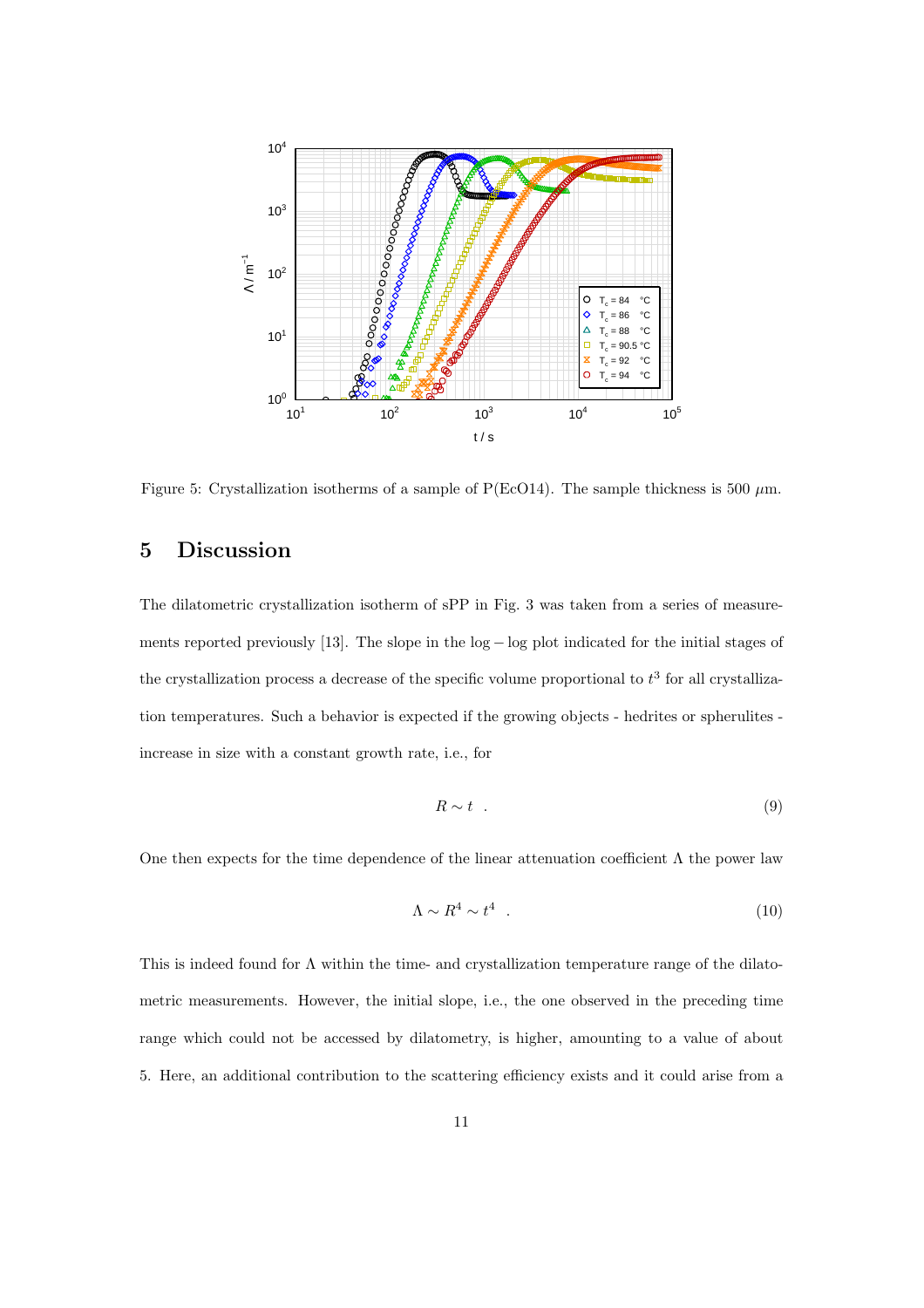change in the inner crystallinity of the scatterers. This would lead to a change in the refractive index ratio  $m$  and hence to a change of the attenuation coefficient according to the relationship  $\Lambda \sim (m-1)^2$ . With Eq.(4), and taking into account that

$$
n_{\rm s} = (1 - \phi_{\rm c,i})n_{\rm m} + \phi_{\rm c,i}n_{\rm c}
$$
\n(11)

with  $n_c$  representing the refractive index of crystallites, one obtains

$$
\Lambda \sim \phi_{\rm c,i}^2 \quad , \tag{12}
$$

where  $\phi_{c,i}$  represents the inner crystallinity of the scattering objects. The measured slope of 5, obtained for the sPP sample when crystallized at high temperatures, can therefore be understood as resulting from two factors, namely a growth of a spherulite which is accompanied by a simultaneous increase of the inner crystallinity.

Not yet understood is the mechanism that leads to the initial power law  $\Lambda \sim t^8$  observed for the lowest crystallization temperature. There are no results of other measurements which could be consulted, as all known experiments do not enter this domain of short crystallization times at low crystallization temperatures.

The investigated poly(ethylene-co-octene) sample exhibits crystallization isotherms with log − log plot slopes varying from approximately 2 to 6 - again the slope is increasing when the crystallization temperature decreases. According to Eq.(12) isotherms with a slope of two, as they are measured for the highest crystallization temperature, have to be interpreted as resulting from a first order in-filling process of crystallites into objects of virtually constant size. This increase of the inner crystallinity can be observed over two orders of magnitude, corresponding to four orders of magnitude in  $\Lambda$ . On the other hand, the creation of the objects that become filled by the crystallites is not detected. The same kinetics of in-filling had already been observed in investigations of P(EcO14) with a polarizing optical microscope [14]. Here, a diffuse 'precursor' structure with length scales in the micrometer range showed up already at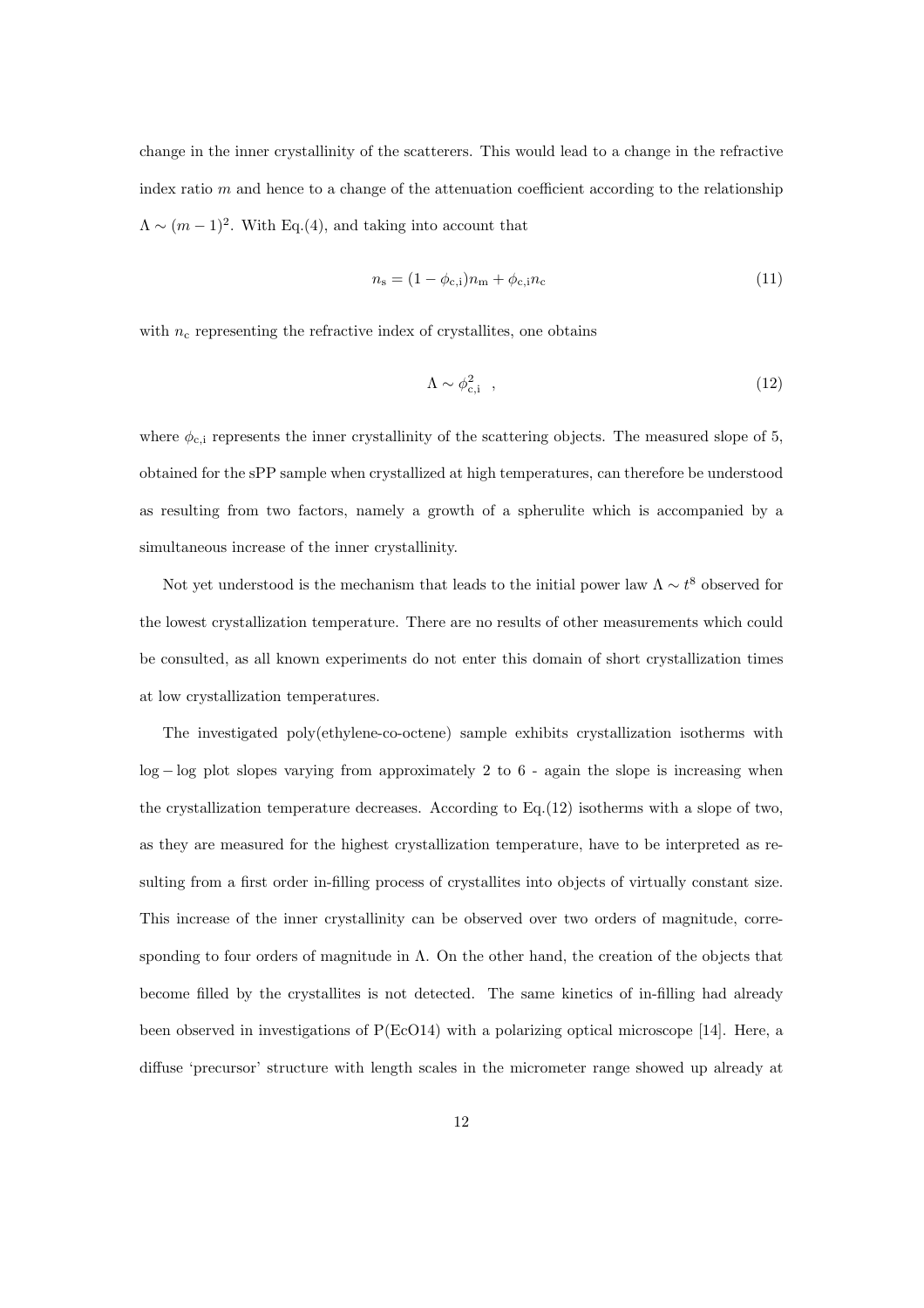the beginning of the structural observations and then increased in contrast. The observation also indicated an increase in the inner crystallinity of given objects without changes in their geometry. The fact that the creation of the precursor structure is still not detected when using the much more sensitive attenuation measurements means that the mass density difference against the melt of these objects in the initial, empty state,  $\Delta \rho_{\rm in}$ , is extremely low indeed. As we follow the filling process over two orders of magnitude,  $\Delta \rho_{\rm in}$  must be below  $10^{-4}$  g cm<sup>-3</sup> (the completely filled objects show a mass density difference  $\Delta \rho \approx 10^{-2}$  g cm<sup>-3</sup> corresponding to an inner crystallinity of about 10%). When the objects are filled they show the birefringence pattern of spherulites. Thinking about the nature of the objects in the initial state, one could speculate that they are built up by a skeleton of a few dominant crystalline lamellae which grew rapidly in advance, prior to the large majority of lamellar crystallites.

#### Acknowledgements

We highly appreciate the advice which we obtained from Georg Maret (University Konstanz). Funding of this work by the Deutsche Forschungsgemeinschaft is gratefully acknowledged. Thanks are also due to the 'Fonds der Chemischen Industrie' for financial support.

#### References

- [1] Imai M, Kaji K, Kanaya T, Sakai Y (1995) Phys Rev B 52:12696
- [2] Olmsted P, Poon W, McLeish T, Terrill T, Ryan A (1998) Phys Rev Lett 81:373
- [3] Kraak H, Deutsch M, Sirota E (2000) Macromolecules 33:6174
- [4] Strobl G (2000) Eur Phys J E 3:165
- [5] Kawai T, Strobl G (2004) Macromolecules 37:2249